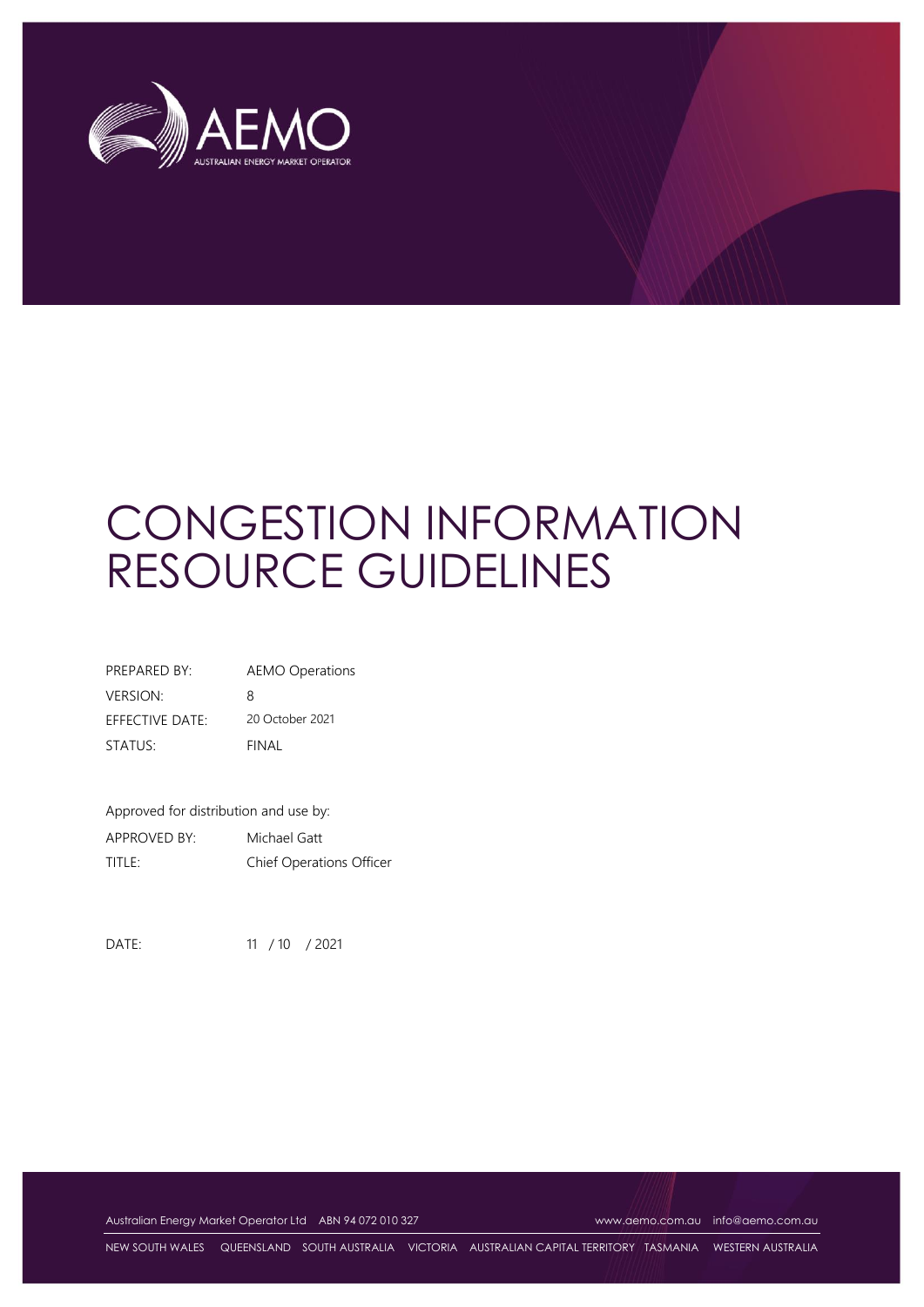

# **CONTENTS**

| 1.             | <b>INTRODUCTION</b>                                                  | 3              |
|----------------|----------------------------------------------------------------------|----------------|
| 1.1.           | Purpose and scope                                                    | 3              |
| 1.2.           | Definitions and interpretation                                       | 3              |
| 2.             | <b>CONGESTION INFORMATION RESOURCE</b>                               | 4              |
| 2.1.           | Objective                                                            | $\overline{4}$ |
| 2.2.           | <b>NER Obligation</b>                                                | 4              |
| 2.3.           | Location                                                             | 4              |
| 2.4.           | Contents                                                             | 4              |
| 2.5.           | Publishing and Updating the Congestion Information Resource          | 6              |
| 2.6.           | Confidentiality                                                      | 6              |
| $\mathbf{3}$ . | INFORMATION TO BE PROVIDED BY TRANSMISSION NETWORK SERVICE PROVIDERS | 6              |
| 3.1.           | Scope of the Obligation                                              | 6              |
| 3.2.           | Types of Information Required by AEMO                                | $\overline{7}$ |
| 3.3.           | Confidentiality                                                      | 8              |
| 3.4.           | Updates to Information                                               | 8              |
| 4.             | FURTHER DEVELOPMENT OF THE CONGESTION INFORMATION RESOURCE           | 8              |
|                | APPENDIX A. ITEMS REQUESTED FOR THE CIR                              | 10             |
|                | <b>VERSION RELEASE HISTORY</b>                                       | 13             |
|                |                                                                      |                |

# **TABLES**

| $ -$<br>IK. | Table |  |  |
|-------------|-------|--|--|
|-------------|-------|--|--|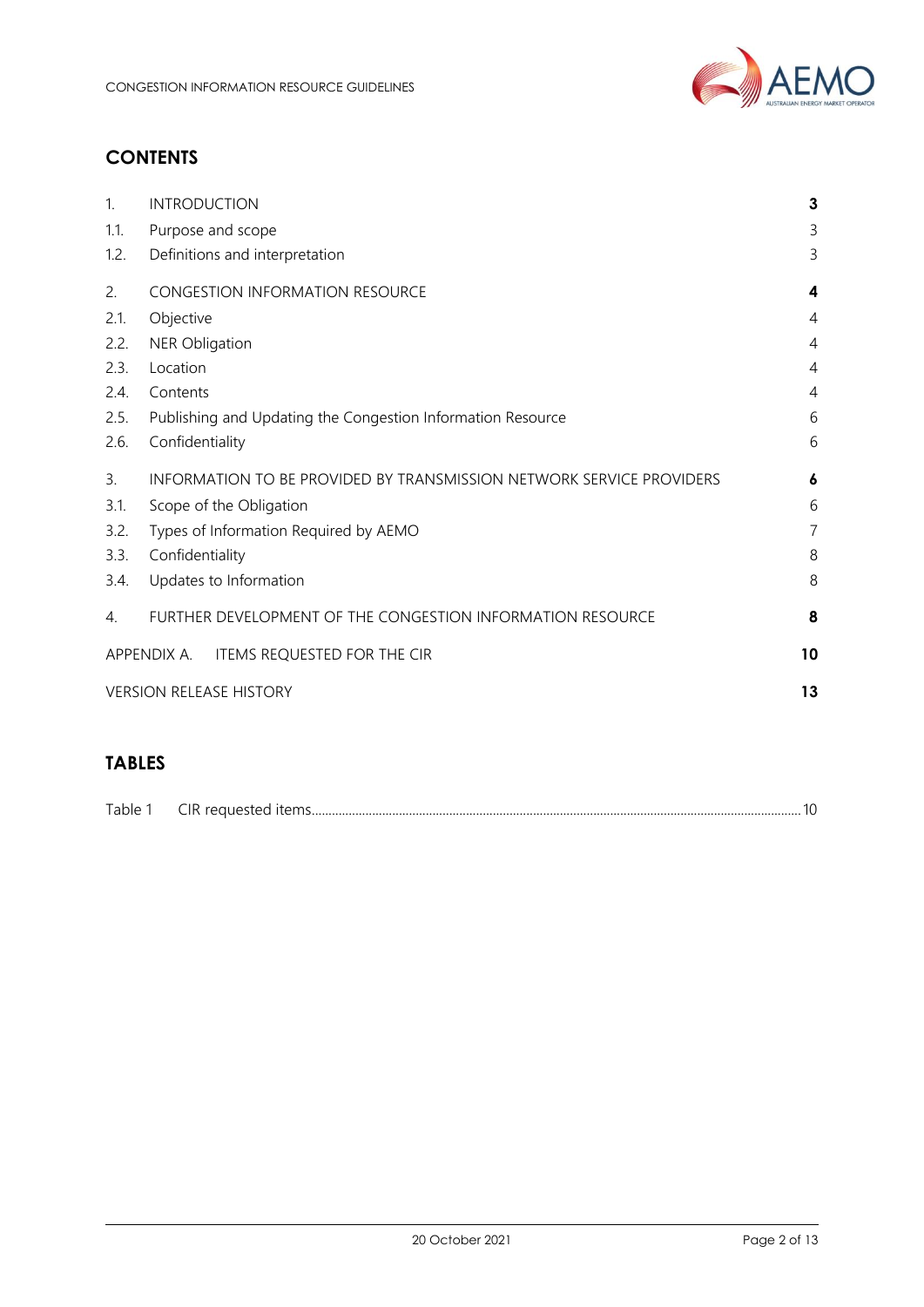

#### **Note: There is a version history at the end of this document.**

## <span id="page-2-0"></span>**1. INTRODUCTION**

## <span id="page-2-1"></span>**1.1. Purpose and scope**

These are the Congestion Information Resource Guidelines (Guidelines) made under clause 3.7A(k) of the National Electricity Rules (NER).

These Guidelines have effect only for the purposes set out in the NER. The NER and the National Electricity Law prevail over these Procedures to the extent of any inconsistency.

In accordance with clause 3.7A(k), the Guidelines describe the:

- (a) Information categories and their source to be contained in the *congestion information resource* (CIR).
- (b) Scope and type of information to be provided by *Transmission Network Service Providers* (TNSPs) in accordance with clause 3.7A(n) & (o) of the NER.
- (c) Processes to be implemented by AEMO to obtain the information from TNSPs in accordance with clause 3.7A(n) & (o) of the NER.
- (d) Determination of the intervals for updating and *publishing* the CIR.
- (e) Processes for providing *Registered Participants* with information under clause 3.7A(g) of the NER.

## <span id="page-2-2"></span>**1.2. Definitions and interpretation**

## **1.2.1. Glossary**

Terms defined in the National Electricity Law and the NER have the same meanings in these Procedures unless otherwise specified in this clause.

Terms defined in the NER are intended to be identified in these Procedures by italicising them, but failure to italicise a defined term does not affect its meaning.

In addition, the words, phrases and abbreviations in the table below have the meanings set out opposite them when used in these Procedures.

| Term          | <b>Definition</b>                                               |
|---------------|-----------------------------------------------------------------|
| <b>AEMC</b>   | Australian Energy Market Commission                             |
| <b>AEMO</b>   | Australian Energy Market Operator                               |
| <b>CIR</b>    | congestion information resource                                 |
| <b>EMS</b>    | AEMO's Energy Management Systems                                |
| <b>MMS</b>    | AEMO's Market Management System                                 |
| <b>NEM</b>    | <b>National Electricity Market</b>                              |
| <b>NEMDE</b>  | NEM Dispatch Engine, the market dispatch engine used in the NEM |
| <b>NEMWCF</b> | National Electricity Market Wholesale Consultative Forum        |
| <b>NER</b>    | National Electricity Rules                                      |
| <b>NOS</b>    | Network Outage Scheduler, a software application owned by AEMO. |
| <b>NSCAS</b>  | Network support and control ancillary service                   |
| <b>PASA</b>   | projected assessment of system adequacy                         |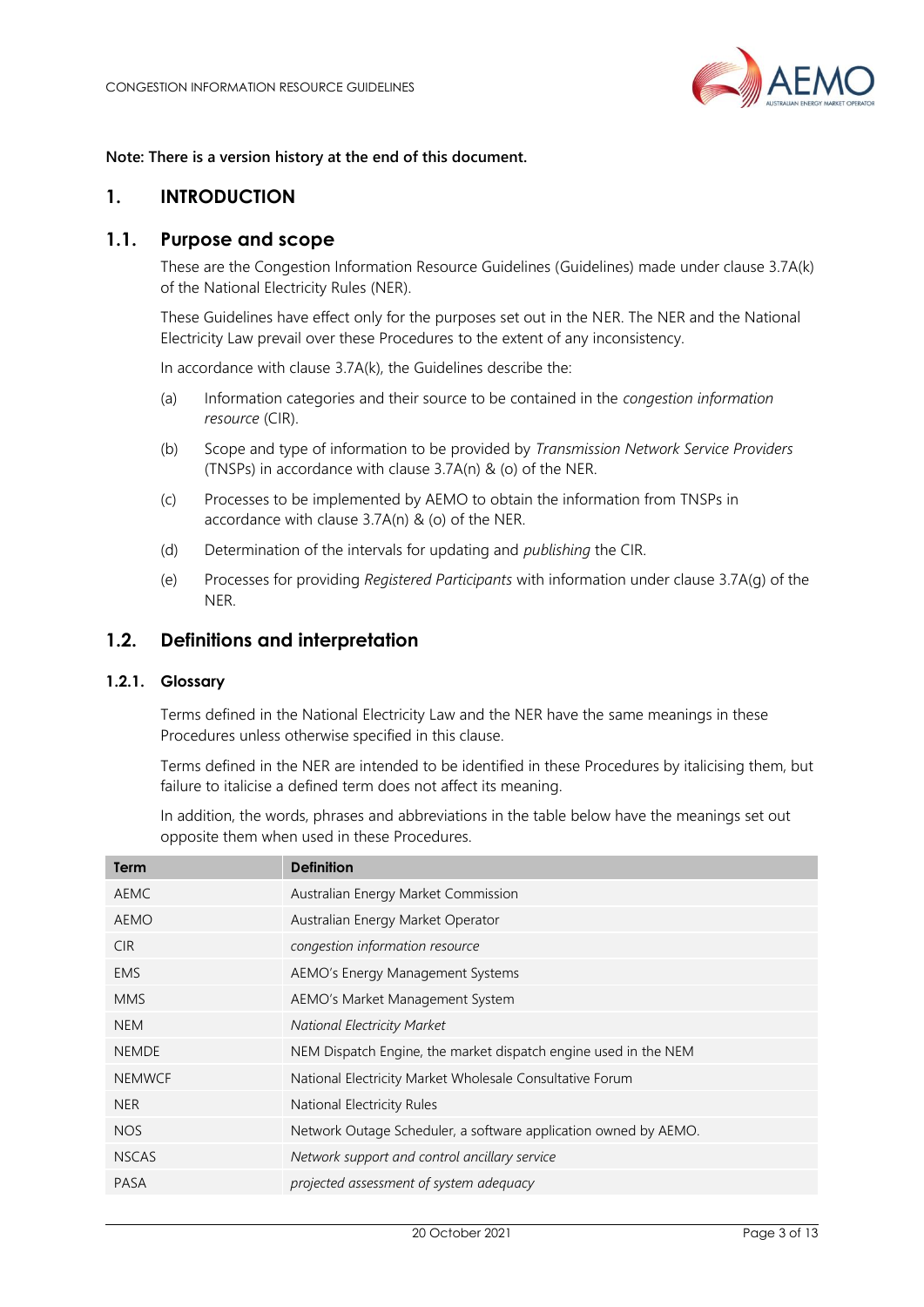

| Term        | <b>Definition</b>                     |
|-------------|---------------------------------------|
| <b>TER</b>  | Transmission Equipment Ratings        |
| <b>TNSP</b> | Transmission Network Service Provider |

#### **1.2.2. Interpretation**

These Procedures are subject to the principles of interpretation set out in Schedule 2 of the National Electricity Law.

## <span id="page-3-0"></span>**2. CONGESTION INFORMATION RESOURCE**

## <span id="page-3-1"></span>**2.1. Objective**

Clause 3.7A(a) of the NER specifies the objective of the CIR:

The objective of the *congestion information resource* is to provide information in a cost effective manner to *Registered Participants* to enable them to understand patterns of *network* congestion and make projections of *market* outcomes in the presence of *network* congestion (the *congestion information resource objective*).

## <span id="page-3-2"></span>**2.2. NER Obligation**

- (a) AEMO is required to *publish* the CIR in accordance with clause 3.7A(b) of the NER which provides that the CIR must comprise:
	- (1) information on *planned network events* that are likely to materially affect *network constraints* in relation to a *transmission system*;
	- (2) historical data on *mis-pricing* at *transmission network* nodes in *the national electricity market*; and
	- (3) any other information that *AEMO*, in its reasonable opinion, considers relevant to implement the *congestion information resource objective*,
- (b) Clause 3.7A(c) provides that:

The *congestion information resource* must contain at least the same level of detail as is required to be included in the interim congestion information resource *published* under clause 11.30.2.

## <span id="page-3-3"></span>**2.3. Location**

The CIR is available on AEMO's website at: [https://www.aemo.com.au/energy](https://www.aemo.com.au/energy-systems/electricity/national-electricity-market-nem/system-operations/congestion-information-resource)[systems/electricity/national-electricity-market-nem/system-operations/congestion-information](https://www.aemo.com.au/energy-systems/electricity/national-electricity-market-nem/system-operations/congestion-information-resource)[resource.](https://www.aemo.com.au/energy-systems/electricity/national-electricity-market-nem/system-operations/congestion-information-resource)

### <span id="page-3-4"></span>**2.4. Contents**

The following sections outline the content provided as part of the CIR along with some related references. AEMO's website provides further information for each item.

#### **2.4.1. Policies and Processes**

A number of process and policy documents describe aspects of *network* constraints and congestion:

• Constraint Naming Guidelines.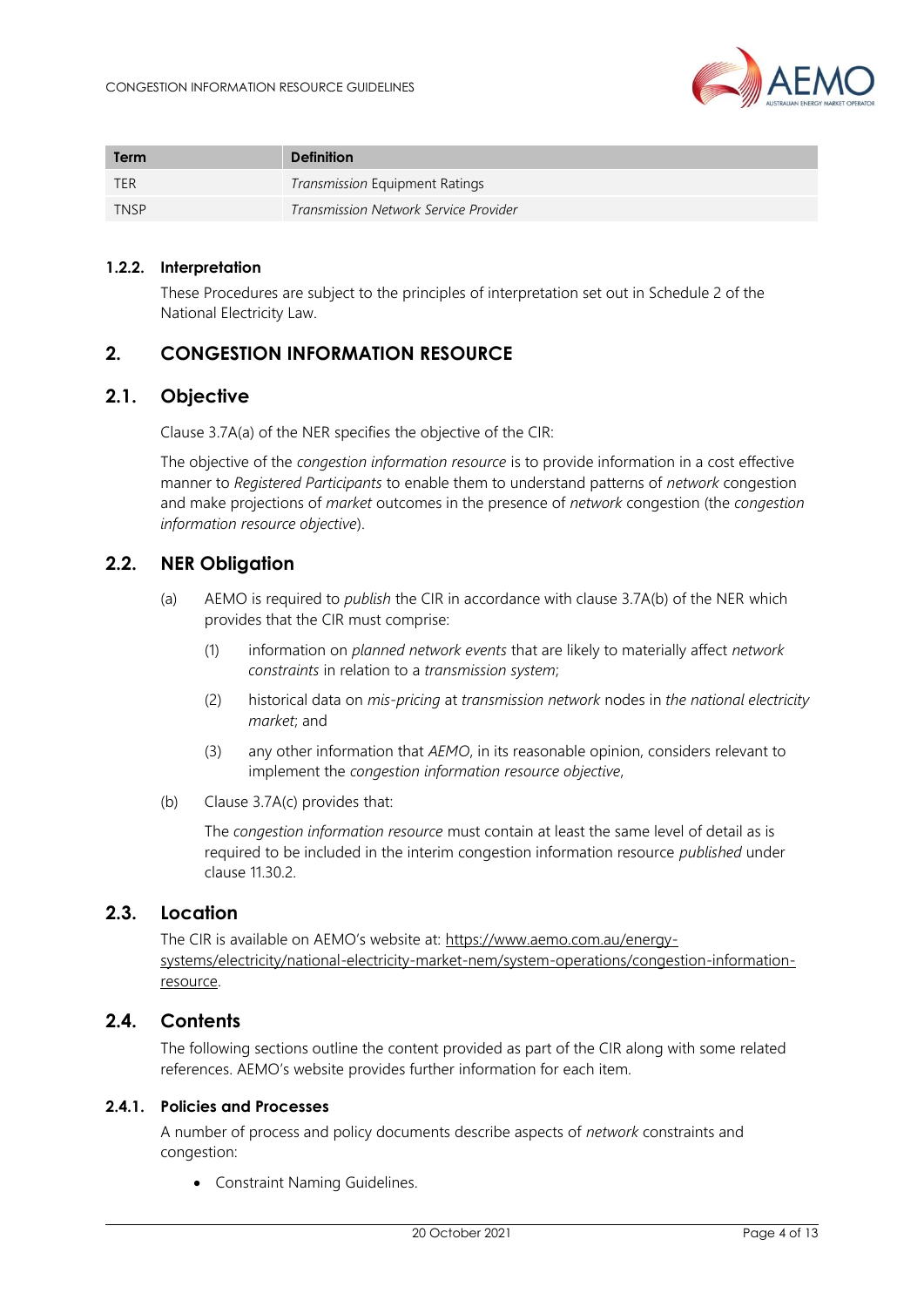

- Constraint Formulation Guidelines.
- Constraint Implementation Guidelines.
- Schedule of Constraint Violation Penalty Factors.
- Confidence Levels, Offsets, and Operating Margins Policy Document.
- Over-Constrained Dispatch Rerun Process.
- Constraint Frequently Asked Questions.
- Factors Contributing to Differences between Dispatch and Pre-dispatch Outcomes.
- Limits Advice Guidelines.

#### **2.4.2. Education Material**

Details of AEMO workshops and other educational material to assist with the understanding of the NEM, including *network* congestion.

#### **2.4.3. Network Status and Capability**

A number of publications describe the real-time status of networks and their general capability:

- Transmission Line Diagrams.
- Transmission Equipment Ratings (TER).
- Interconnector Capabilities.
- Network Outage Scheduler (NOS).
- Market Information Planned Electricity Network Outages.
- Plain English Constraint Equation Converter.
- Market Management System (MMS) Files.
- Limit Advice.

#### **2.4.4. Statistics and incident reports**

The CIR contains continuous reporting streams that provide stakeholders with information on constraints and resulting network congestion that are updated regularly. The CIR is also a portal to resources providing details on particular incidents.

- Annual Constraint Report
- Monthly Constraint Report.
- Weekly Constraint Library Changes Report.
- Power System Operating Incident Reports.

#### **2.4.5. Related resources**

The CIR also provides a portal to a number of related resources that set out upcoming changes to the *network* and congestion management, and therefore may affect *network* congestion in future years. These resources can include:

- Annual Planning Reports by TNSPs.
- TNSP Network Augmentations.

#### **2.4.6. Interconnector Performance**

Clause 3.13.3(p) of the NER introduces the requirement for AEMO to publish, for each day of the preceding quarter for all interconnectors, details of:

• Interconnector transfer capability.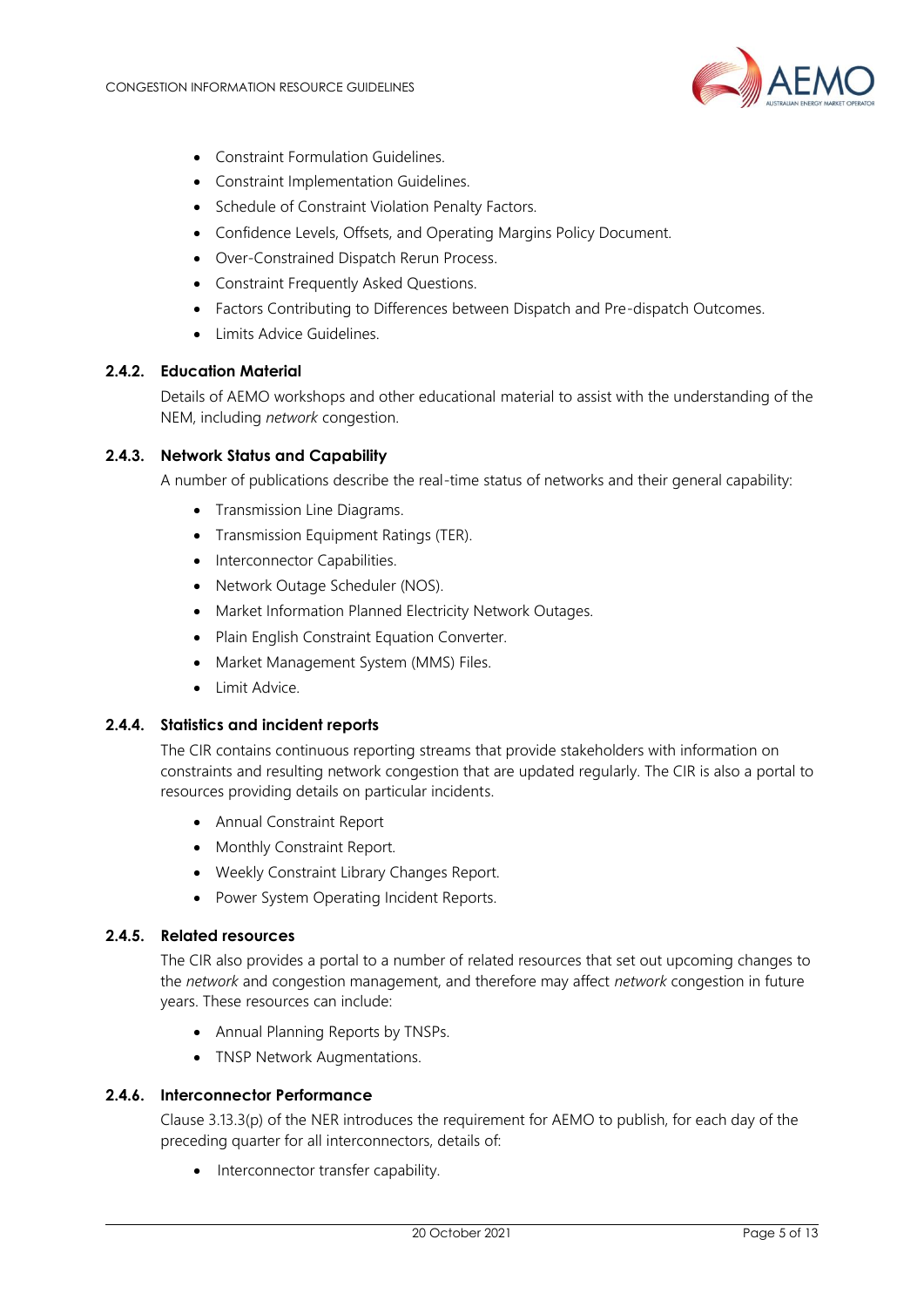

• The discrepancy between interconnector transfer capability and the capacity of the relevant interconnector in the absence of outages on the relevant interconnector only.

AEMO satisfies this requirement by publishing:

- A report on nominal interconnector capabilities updated as needed (see interconnector capabilities report above).
- A dispatch interconnector solution via the Market Management System (MMS) data model.
- A table in the monthly constraint report detailing the top binding interconnector limit setters.
- A list of constraint equations that set the interconnector limits, published along with the Annual NEM constraint report.

#### **2.4.7. Mis-pricing**

Clause 3.7A(b)(2) of the NER set out an obligation for AEMO to provide historical data on *mispricing* at *transmission network* nodes. To meet this requirement, AEMO *publishes* mis-pricing data at the transmission network nodes in the dispatch\_local\_price table in the MMS data model.

## <span id="page-5-0"></span>**2.5. Publishing and Updating the Congestion Information Resource**

Each document that makes up the CIR is updated at different times. Further details can be found in the *timetable<sup>1</sup>* .

## <span id="page-5-1"></span>**2.6. Confidentiality**

Clause 3.7A(j) of the NER states that AEMO must not *publish confidential information* as part of the CIR.

## <span id="page-5-2"></span>**3. INFORMATION TO BE PROVIDED BY TRANSMISSION NETWORK SERVICE PROVIDERS**

## <span id="page-5-3"></span>**3.1. Scope of the Obligation**

The information required to be provided by TNSPs is stated in clause 3.7A(n), (o) and (p) of the NER:

- (n) In addition to the obligations imposed on *Transmission Network Service Providers* by rule 3.7, *Transmission Network Service Providers* must provide *AEMO* with the information specified in the *congestion information resource guidelines* as information that is to be provided by them:
	- (1) in a form which clearly identifies *confidential information*; and
	- (2) in accordance with the *congestion information resource guidelines*.
- (o) If there has been a material change to the information provided by a *Transmission Network Service Provider* under paragraph (n), the *Transmission Network Service Provider* must provide AEMO with the revised information as soon as practicable.
- (p) Information contained in the *congestion information resource* which has been provided by, or has been derived from information provided by, a *Transmission Network Service Provider* under this rule 3.7A:

<sup>1</sup> See[: https://www.aemo.com.au/Electricity/National-Electricity-Market-NEM/Security-and-reliability/Dispatch-information](https://www.aemo.com.au/Electricity/National-Electricity-Market-NEM/Security-and-reliability/Dispatch-information)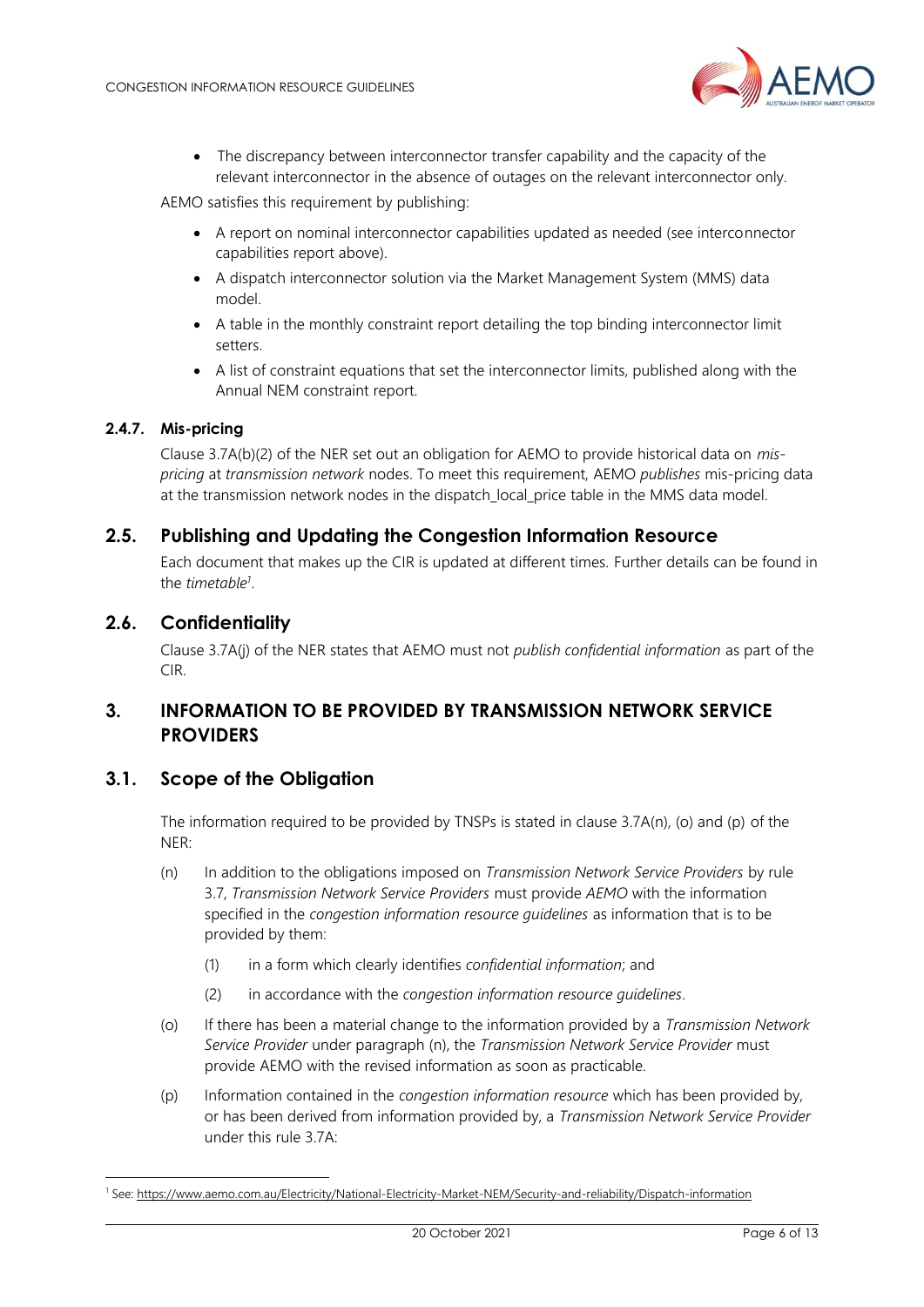

- (1) must represent the *Transmission Network Service Provider's* current intentions and best estimates regarding *planned network events* at the time the information is made available;
- (2) does not bind the *Transmission Network Service Provider* to comply with an advised *outage* program; and
- (3) may be subject to change due to unforeseen circumstances outside the control of the *Transmission Network Service Provider*.

## <span id="page-6-0"></span>**3.2. Types of Information Required by AEMO**

#### <span id="page-6-1"></span>**3.2.1. Network Outage Scheduler (NOS)**

TNSPs are required to submit their current intentions and best estimates regarding *planned network events* which must comply with the requirements of clause 3.7A(p)(1) of the NER.

TNSPs meet this obligation by entering information about their *network outages* into NOS. This includes information about all primary assets (any assets that carries high voltage), and any outages of secondary systems (protection systems, ancillary plants, etc.) that is forecast to constrain the *dispatch* process.

Bookings for *outages* can be made up to two years in advance or at short notice in response to an emergency. TNSPs enter the following *outage* information into NOS:

- The equipment affected by the *outage*.
- The planned start and end time of the *outage*.
- Whether it relates to primary or secondary assets.
- Any notes associated with the *outage*.

AEMO assesses the *outage* bookings and enters the following information into NOS:

- Any *constraint* equations invoked associated with the *outage*.
- The assessment status of the *outage*.
- Any further notes associated with the *outage*.

Further information is available on AEMO's website:

[https://www.aemo.com.au/Electricity/National-Electricity-Market-NEM/Data/Network-](https://www.aemo.com.au/Electricity/National-Electricity-Market-NEM/Data/Network-Data/Network-Outage-Schedule)[Data/Network-Outage-Schedule](https://www.aemo.com.au/Electricity/National-Electricity-Market-NEM/Data/Network-Data/Network-Outage-Schedule)

#### **3.2.2. Planned Network Outages**

TNSPs are required to submit the current intentions on *network outages* that materially affect transfer capabilities for the next 13 months. For *outages* closer to current time the requirements are covered in section [3.2.1.](#page-6-1)

TNSPs meet this obligation by entering this information into NOS (see [3.2.1\)](#page-6-1) for *outages* that have historically caused binding *constraint* equations or for *outages* that are forecast to cause binding *constraint* equations (due to *network* changes, new/future generators or generators retiring) or for *outages* that are classified as high impact *outages* (HIOs)<sup>2</sup> . An *outage* is classified as high impact where studies or past experience have identified:

(a) potential for energy and frequency control ancillary service prices to approach the *market price cap* or *market floor price*; and/or

<sup>2</sup> See SO\_OP3718 – Outage Assessment section 7: https://www.aemo.com.au/-

<sup>/</sup>media/files/electricity/nem/security\_and\_reliability/power\_system\_ops/procedures/so\_op\_3718-outage-assessment.pdf?la=en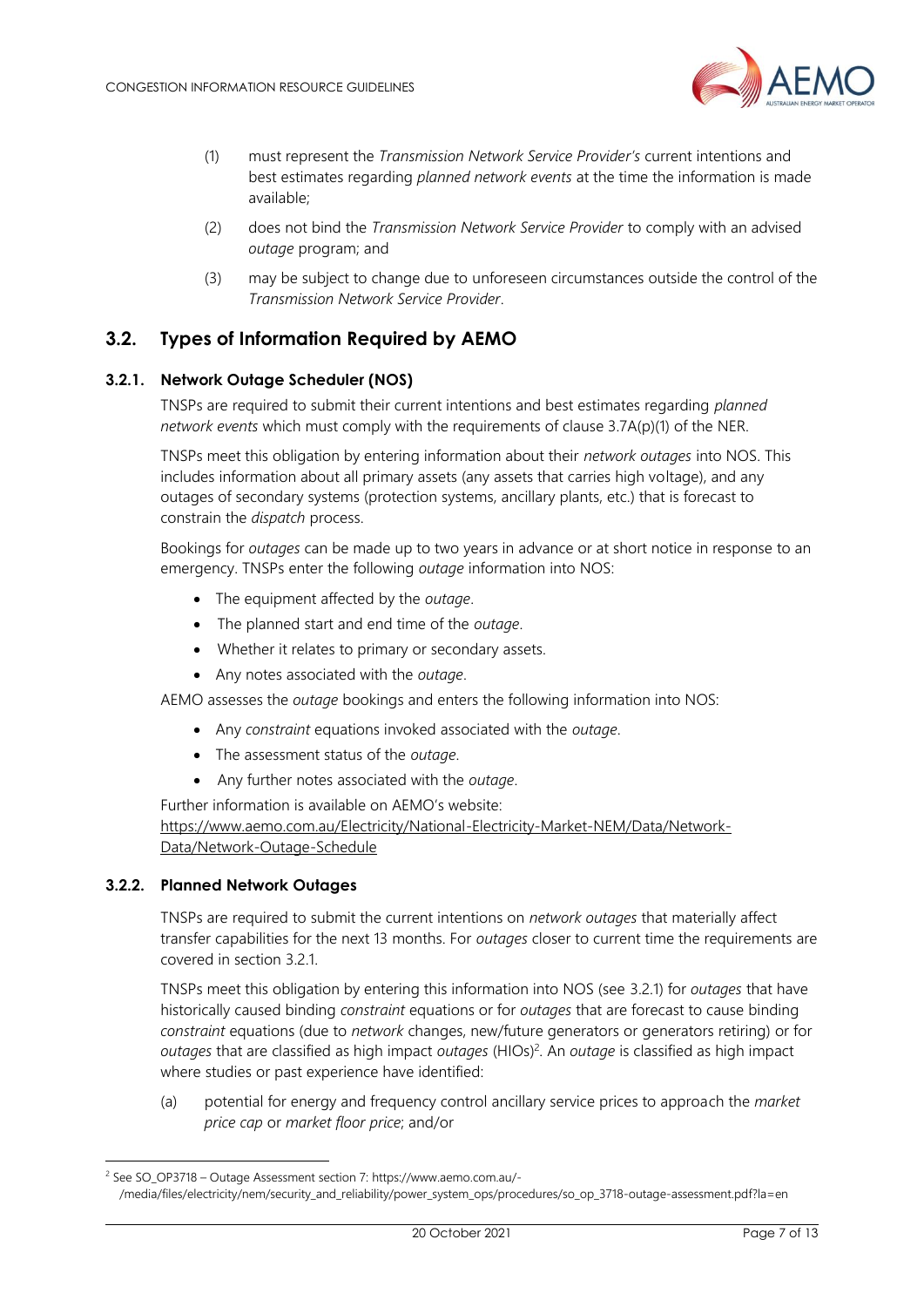

- (b) following a *credible contingency event* there is a potential for:
	- a reduction in supply that may be expected to result in *load shedding*;
	- separation of parts of the *network* into islands of *scheduled generation*, *networks* and *loads*;
	- requirement for market intervention through issuing of *directions*; or
	- *disconnection* of *generation* in the *region*, which exceeds the size of the single largest *credible contingency event* under normal operating conditions.

A list of future high impact outages is available on AEMO's website: <https://www.nemweb.com.au/REPORTS/CURRENT/HighImpactOutages/>

AEMO publishes historical binding *constraint* information:

- In the *dispatch* constraint solution table via the Market Management System (MMS) data model. This contains all the *constraint* result data, binding *constraint* equations can be filtered by searching for *constraint* equations with a non-zero value in the marginal value field.
- The annual NEM *constraint* report includes a summary of the binding *constraint* equations for a calendar year, categorised by system normal, outage and *region*.

#### **3.2.3. Transmission Equipment Ratings**

*Network Service Providers* (NSPs) are required to advise *AEMO* of the rating of their *transmission lines* and other equipment under clause S5.1.12 of the NER.

NSPs provide information about their equipment, including rating application levels, application rules, and rating values.

This information can be provided as static data for use under specified conditions, telemetered dynamic real-time data for use in *dispatch* timeframe, or be hand-dressed manually in AEMO's EMS in urgent circumstances.

#### **3.2.4. Limits Advice**

TNSPs are required to provide AEMO with limits advice so *network constraints* can be modelled in NEMDE. TNSPs are also required to either publish the limits advice on their websites (which *AEMO* will link to from the CIR) or provide to *AEMO* to publish in the CIR.

TNSPs should regularly review their limits advice and notify AEMO of any updates to ensure the advice remains current.

## <span id="page-7-0"></span>**3.3. Confidentiality**

Consistent with clause 3.7A(n)(1) of the NER, TNSPs must provide the required information to AEMO in a form that clearly identifies *confidential information*, so that AEMO can comply with its obligation not to *publish confidential information* as part of the CIR.

## <span id="page-7-1"></span>**3.4. Updates to Information**

Material changes to any of the information provided to AEMO by TNSPs must be updated by the TNSPs as soon as practicable (see clause 3.7A(o) of the NER).

## <span id="page-7-2"></span>**4. FURTHER DEVELOPMENT OF THE CONGESTION INFORMATION RESOURCE**

AEMO continues to develop the CIR to match stakeholder needs in line with clause 3.7A(d) of the NER. To manage this process, AEMO: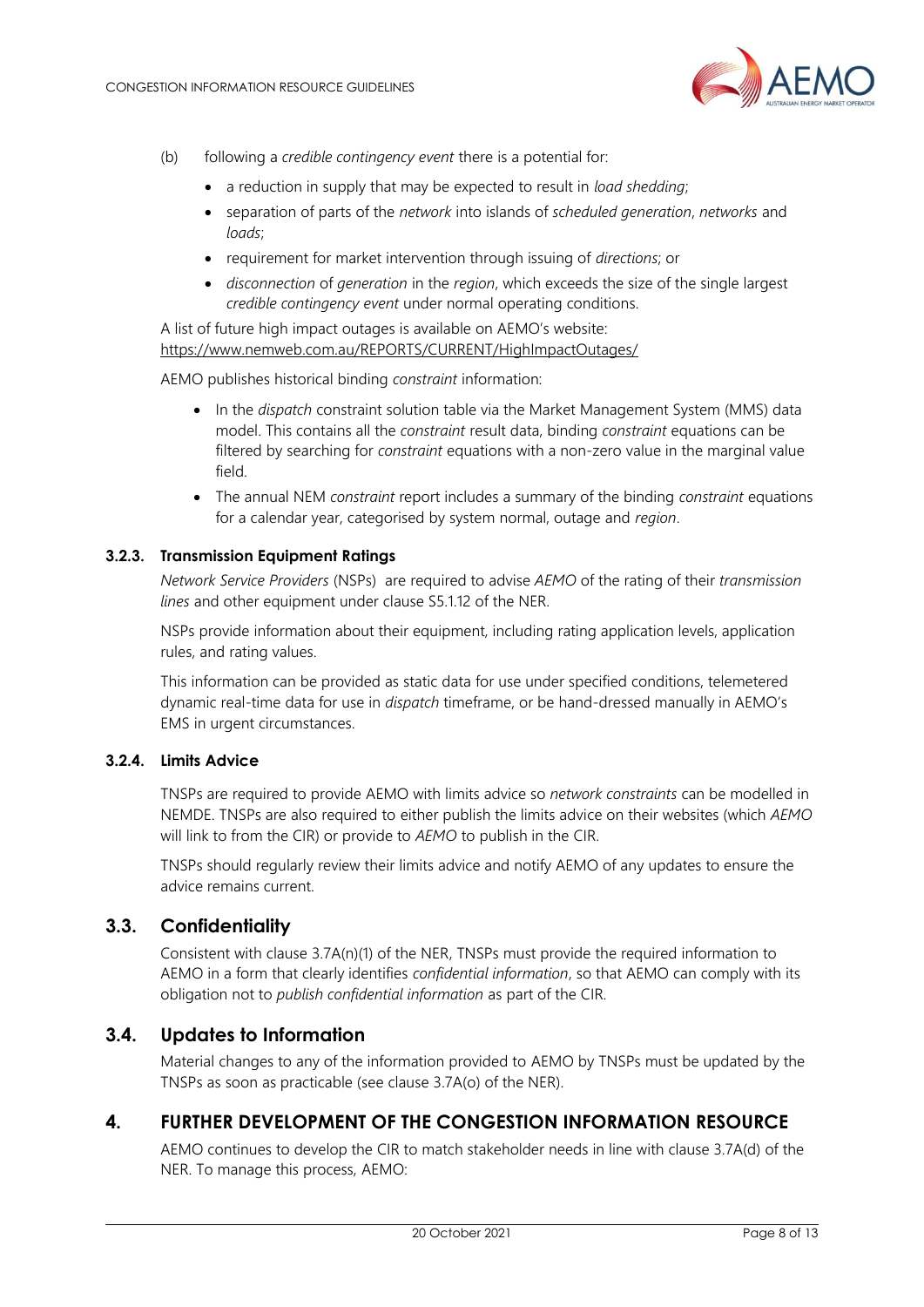

- Includes CIR development as an agenda item for NEM Wholesale Consultative Forum (NEMWCF<sup>3</sup>) meetings at least once a year, where proposals for change, viability, and priorities are discussed.
- Conducts formal stakeholder consultation as needed, but in any event, at least every three years, to determine how the CIR should be changed.

In order to meet the cost effective element of the *congestion information resource objective*, AEMO undertakes a cost-benefit analysis of proposals to change the CIR. This is managed using a release planning strategy similar to that used for AEMO's market systems. Under this approach:

- All acceptable proposals are ranked in terms of relative benefit based on certain criteria. This ranking is developed during the consultation process.
- Resources and costs required to implement each proposal are identified. This includes both development costs, ongoing operational costs, and resources required by TNSPs, where appropriate.
- The proposals are grouped into annual releases according to the ranking and resources available for each release.

<sup>3</sup> See https://aemo.com.au/consultations/industry-forums-and-working-groups/list-of-industry-forums-and-working-groups/nemwholesale-consultative-forum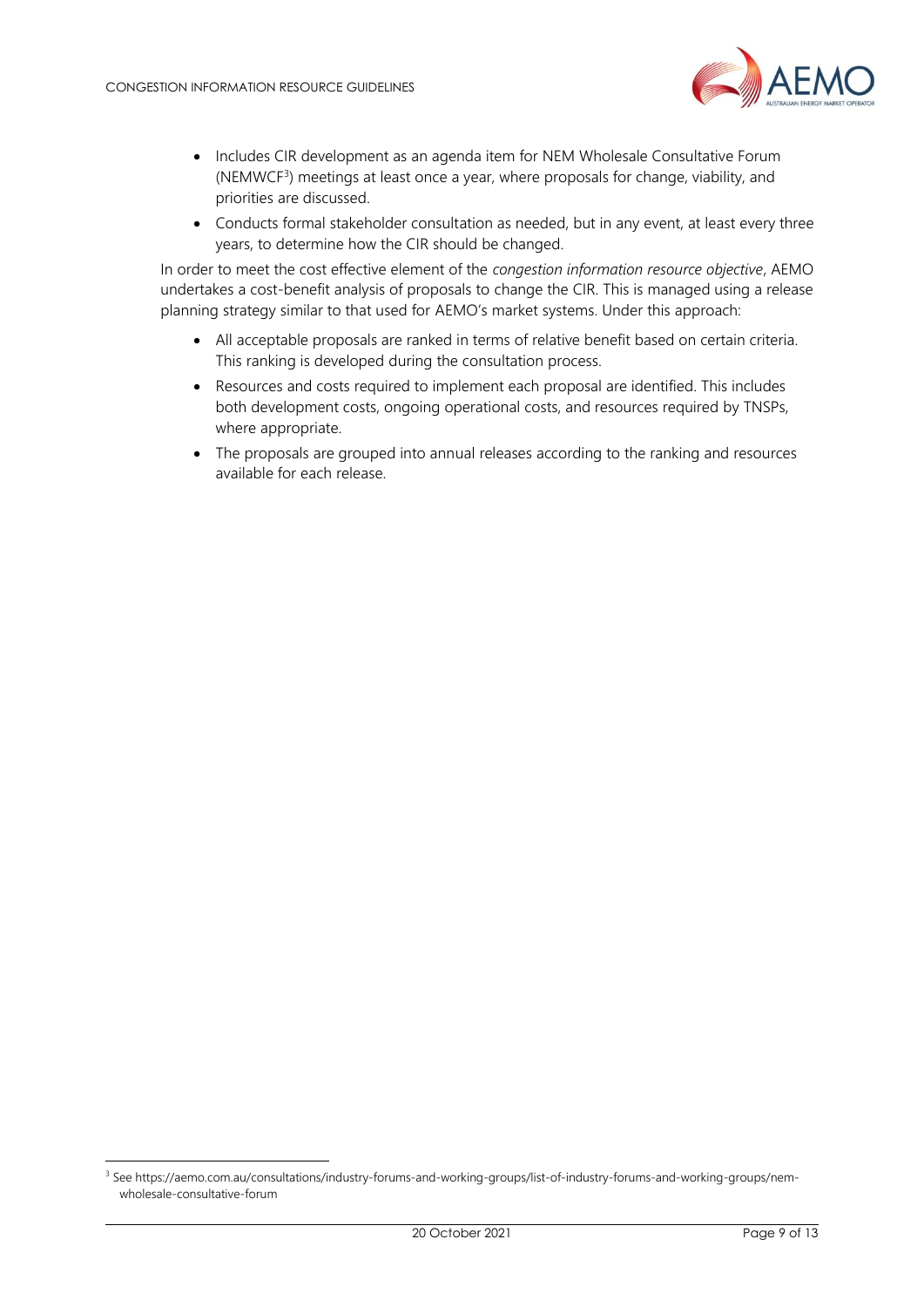## <span id="page-9-0"></span>**APPENDIX A. ITEMS REQUESTED FOR THE CIR**

This Appendix details items submitted to AEMO as part of its annual CIR consultations from 2010 . The current status of each item is indicated.

Items not listed as completed or cancelled are considered for future enhancements of the CIR.

<span id="page-9-1"></span>

| Table 1 | <b>CIR</b> requested items |                                                                                                                                                                                                         |                                                                                                                                                                                                                                                                                                               |
|---------|----------------------------|---------------------------------------------------------------------------------------------------------------------------------------------------------------------------------------------------------|---------------------------------------------------------------------------------------------------------------------------------------------------------------------------------------------------------------------------------------------------------------------------------------------------------------|
| Year    | Completed                  | <b>Requested Item Description</b>                                                                                                                                                                       | <b>Comments</b>                                                                                                                                                                                                                                                                                               |
| 2010    | Oct 2011                   | NOS Improvements: Recall times/original submit<br>time/time of last change/TNSP.                                                                                                                        |                                                                                                                                                                                                                                                                                                               |
| 2010    | Oct 2019                   | AEMO to work with TNSPs to publish outages via<br>NOS instead of planned network outages.                                                                                                               | Also submitted in 2011 consultation. AEMO<br>is discussing this issue with the TNSPs.<br>TransGrid and Transend are submitting their<br>outages via NOS.<br>2018 CIR includes changes to require TNSPs<br>to submit their outages via NOS, but reduce<br>the number by only including binding<br>constraints. |
| 2010    | Sep 2010                   | Link CIR to the National Transmission Network<br>Development Plan.                                                                                                                                      |                                                                                                                                                                                                                                                                                                               |
| 2010    | Feb 2010                   | Report on performance of constraint equations.                                                                                                                                                          | Published as the annual Constraint Report in<br>Feb 2010.                                                                                                                                                                                                                                                     |
| 2010    | Cancelled                  | Daily report summarising the changes in NOS over<br>past 24 hours established.                                                                                                                          | AEMO consulted with the DPRG4 and both<br>agreed to cancel this in favour of providing<br>NOS data via MMS Data Model.                                                                                                                                                                                        |
| 2010    | Sep 2010                   | Link to incident reports from CIR.                                                                                                                                                                      |                                                                                                                                                                                                                                                                                                               |
| 2010    | Late 2010                  | Summated left-hand-side (LHS) of constraint<br>equations in dispatch and pre-dispatch.                                                                                                                  |                                                                                                                                                                                                                                                                                                               |
| 2010    | Sep 2010                   | CIR links to TNSP annual planning reviews.                                                                                                                                                              |                                                                                                                                                                                                                                                                                                               |
| 2010    | Early 2011                 | Changes to the MMS Web Portal to include the<br>dispatch / pre-dispatch / PASA constraint and<br>interconnector results.                                                                                |                                                                                                                                                                                                                                                                                                               |
| 2010    | Cancelled                  | Add a heat map display of mis-pricing.                                                                                                                                                                  | AEMO is investigating if this information can<br>be implemented in a cost effective manner<br>- such as on the new AEMO Interactive<br>map.<br>Binding information for previous financial<br>year now shown on the AEMO interactive<br>map                                                                    |
| 2010    | Cancelled                  | Visual image of outages.                                                                                                                                                                                | Cancelled due to the resourcing and<br>development time required.                                                                                                                                                                                                                                             |
| 2010    | Cancelled                  | Visual image of constraint equations.                                                                                                                                                                   | Cancelled due to the resourcing and<br>development time required.                                                                                                                                                                                                                                             |
| 2011    | Feb 2012                   | Include statistics on outage submit times in the<br>Annual Constraints Report (planned, short notices<br>and unplanned outages). This is different to the<br>statistics on the Planned Network Outages. | Implemented in the Constraint Report 2011.                                                                                                                                                                                                                                                                    |

<sup>4</sup> Dispatch Price and Reference Group – now part of the NEM Wholesale Consultative Forum.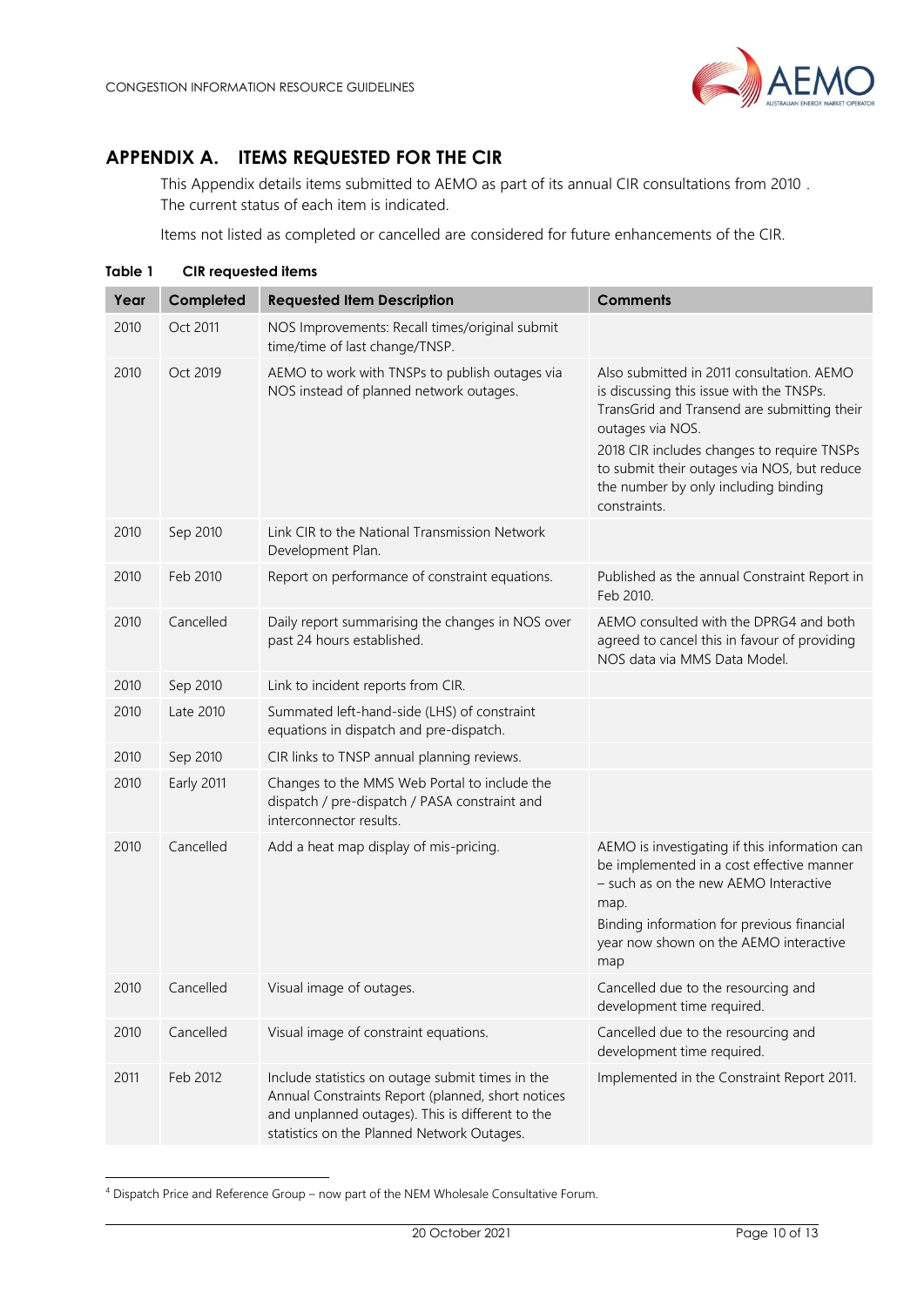

| Year | Completed | <b>Requested Item Description</b>                                                                                                                 | <b>Comments</b>                                                                                                                                                                                                                                                                                                                                                                                                                                                                                  |
|------|-----------|---------------------------------------------------------------------------------------------------------------------------------------------------|--------------------------------------------------------------------------------------------------------------------------------------------------------------------------------------------------------------------------------------------------------------------------------------------------------------------------------------------------------------------------------------------------------------------------------------------------------------------------------------------------|
| 2011 |           | Include statistics on Planned Network Outages in<br>the longer timeframe (1/3/6/9 months).                                                        | Planned to be added to the next update to<br>the 2021 annual constraint report.                                                                                                                                                                                                                                                                                                                                                                                                                  |
| 2011 | Dec 2011  | Report on constraint performance on a monthly<br>basis.                                                                                           | Monthly Constraint Report released with<br>information on why constraint automation<br>was used and information on violating<br>constraint equations.                                                                                                                                                                                                                                                                                                                                            |
| 2011 | Apr 2011  | Include more network diagrams in the CIR.                                                                                                         | Link provided to National Transmission<br>Network Development Plan diagrams.                                                                                                                                                                                                                                                                                                                                                                                                                     |
| 2011 | Sep 2011  | Add information on how constraint equations are<br>constructed.                                                                                   | <b>Constraint Implementation Guidelines</b><br>released.                                                                                                                                                                                                                                                                                                                                                                                                                                         |
| 2011 | Cancelled | Link to market impact parameter (MIP) data from<br>Australian Energy Regulator (AER).                                                             | This is AER data and is currently not<br>available on its website. When it is available<br>it will be linked.                                                                                                                                                                                                                                                                                                                                                                                    |
| 2011 | Oct 2011  | NOS improvement: add outage change reason.                                                                                                        | Combined with other NOS improvements                                                                                                                                                                                                                                                                                                                                                                                                                                                             |
| 2011 | Cancelled | Include statistics on the performance of network<br>ratings in pre-dispatch.                                                                      |                                                                                                                                                                                                                                                                                                                                                                                                                                                                                                  |
| 2011 | June 2011 | Link to augmentation information from TNSPs.                                                                                                      |                                                                                                                                                                                                                                                                                                                                                                                                                                                                                                  |
| 2011 | Feb 2012  | Updating the existing video to the new format so it<br>is viewable on more devices.                                                               |                                                                                                                                                                                                                                                                                                                                                                                                                                                                                                  |
| 2011 | Cancelled | Additional videos on constraints.                                                                                                                 | Will be addressed in as resources allow.<br>Good suggestions in the CIR 2011<br>consultation: constraint automation<br>examples, dynamic ratings and impacts in<br>pre-dispatch, overview of annual report, use<br>of interconnector limits in ST/MT PASA,<br>ratings in 5 min pre-dispatch, constraint<br>equations with all positive factors.<br>Some of this information has been rolled<br>into the constraints course, connections<br>course and AEMO's regular stakeholder<br>discussions. |
| 2011 | Late 2011 | Publish NOS data via the MMS Data Interchange.                                                                                                    | This will allow participants to have old<br>copies of the files to compare with and re-<br>download files.                                                                                                                                                                                                                                                                                                                                                                                       |
| 2011 | Feb 2012  | Publish TER data, which includes information on<br>identifies used on constraint right-hand-side (RHS)<br>used and whether the rating is dynamic. | Existing file on website will remain<br>unchanged.                                                                                                                                                                                                                                                                                                                                                                                                                                               |
| 2011 | May 2012  | Publish NOS and TER data via the MMS Data<br>Model.                                                                                               | This will allow participants to use this data in<br>the same way as any other market data -<br>get historical data and integrate into their<br>own systems.                                                                                                                                                                                                                                                                                                                                      |
| 2012 | Late 2012 | Review resubmit reasons and work with TNSPs to<br>identify any improvements.                                                                      | TNSPs to review resubmit reasons and<br>provide more appropriate fields where<br>applicable.                                                                                                                                                                                                                                                                                                                                                                                                     |
| 2012 | Nov 2012  | Discuss with TNSPs what additional information can<br>be provided on reasons for outages.                                                         | Reason field indicating commissioning or<br>maintenance to be added to NOS data.                                                                                                                                                                                                                                                                                                                                                                                                                 |
| 2012 | Jun 2012  | Provide a link to the already published constraint<br>equation result data.                                                                       |                                                                                                                                                                                                                                                                                                                                                                                                                                                                                                  |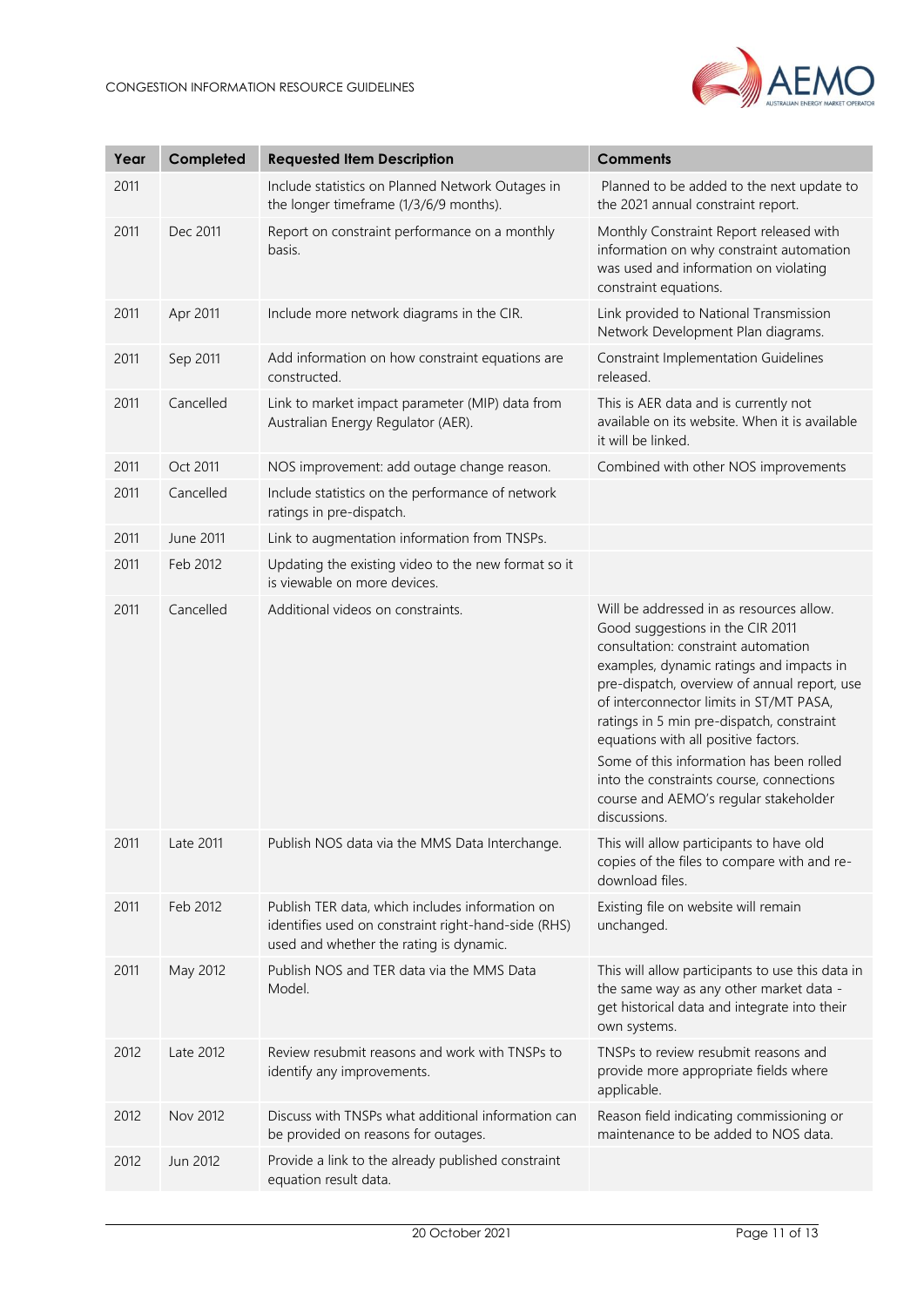

| Year                | Completed        | <b>Requested Item Description</b>                                                                                                                                                                                                                                                                                                                                             | <b>Comments</b>                                                                                                                                                                       |
|---------------------|------------------|-------------------------------------------------------------------------------------------------------------------------------------------------------------------------------------------------------------------------------------------------------------------------------------------------------------------------------------------------------------------------------|---------------------------------------------------------------------------------------------------------------------------------------------------------------------------------------|
| 2012<br>and<br>2013 |                  | Provide in a user-friendly form in the CIR:<br>Currently invoked constraint equation results.<br>Constraint equations binding now and in pre-<br>dispatch period.<br>Identification of generating units/interconnectors<br>impacted by each binding constraint equation.<br>Identification of which constraint equations are the<br>limiting factors on interconnector flows. | Updated with Private Generators Group<br>(PGG) request in 2013 CIR.<br>Internal project to review how data is<br>published on the AEMO website - this data<br>is part of that review. |
| 2012                | Cancelled        | Provide Plain English descriptions outside the web<br>portal.                                                                                                                                                                                                                                                                                                                 | Unable to be implemented. The plain<br>English descriptions are limited to those on<br>NEMNet due to IT security and this cannot<br>go on the public website.                         |
| 2012                | June 2015        | Consolidate Constraint Implementation Guidelines<br>with FCAS constraint Equations and SO_OP_3709.                                                                                                                                                                                                                                                                            |                                                                                                                                                                                       |
| 2012                | Nov 2012         | Publish mis-pricing information in near real-time.                                                                                                                                                                                                                                                                                                                            |                                                                                                                                                                                       |
| 2012                | May 2013         | Provide dynamic rating values to participants in<br>near real-time.                                                                                                                                                                                                                                                                                                           |                                                                                                                                                                                       |
| 2012                | Feb 2013         | Modify Constraint Report to identify top market<br>impact constraints by region.                                                                                                                                                                                                                                                                                              | Included in the 2012 Constraint Report.                                                                                                                                               |
| 2012                | Nov 2012         | AEMO Planning team to publish market simulations<br>on assessing the use of NSCAS to relieve the 10<br>most critical constraint equations.                                                                                                                                                                                                                                    | Published on AEMO's website.                                                                                                                                                          |
| 2013                |                  | Provide a table of current outages along with the<br>generating units/interconnectors on the left-hand-<br>side of the invoked constraint equations.                                                                                                                                                                                                                          | Under investigation                                                                                                                                                                   |
| 2013                | Cancelled        | Extended pre-dispatch to assist TNSPs managing<br>outages.                                                                                                                                                                                                                                                                                                                    | Project cancelled. Investigating use of the<br>NEMDE Queue with TNSPs.                                                                                                                |
| 2013                | Nov 2013         | Add TNSP identifier to the published NOS data.                                                                                                                                                                                                                                                                                                                                |                                                                                                                                                                                       |
| 2013                | May 2014         | Reduce the size of the local price tables to only<br>include those left-hand-side terms that are affected<br>by a constraint equation.                                                                                                                                                                                                                                        |                                                                                                                                                                                       |
| 2013                | Cancelled        | Add a FCAS requirement table for 5-minute pre-<br>dispatch.                                                                                                                                                                                                                                                                                                                   | This is outside the scope of the CIR.                                                                                                                                                 |
| 2013                | <b>July 2015</b> | Publish the NRM_DI_AMT (used in the calculated of<br>the automated negative residue constraint<br>equations) in the MMS Data Model.                                                                                                                                                                                                                                           | Completed in late July 2015.                                                                                                                                                          |
| 2018                | <b>July 2018</b> | Improved filtering on data in Annual Constraint<br>Report                                                                                                                                                                                                                                                                                                                     | Completed in the 2017 report $-$ all the data<br>is published in a spreadsheet with filters.                                                                                          |
| 2018                |                  | Changes to the Annual Constraint Report (Outages<br>include 30-90 days)                                                                                                                                                                                                                                                                                                       | Planned to be added to the next update to<br>the 2021 annual constraint report.                                                                                                       |
| 2018                | May 2020         | New Connections: Information Source Pack                                                                                                                                                                                                                                                                                                                                      | Connections pages linked to the CIR                                                                                                                                                   |
| 2021                |                  | Publishing constraint results from MT PASA in the<br><b>CIR</b>                                                                                                                                                                                                                                                                                                               | Under investigation                                                                                                                                                                   |
| 2021                | October 2021     | Modification to annual and monthly constraint<br>reports to identify limit types                                                                                                                                                                                                                                                                                              | Completed                                                                                                                                                                             |
| 2021                |                  | Additional NOS statistics in the CIR                                                                                                                                                                                                                                                                                                                                          | Under investigation                                                                                                                                                                   |